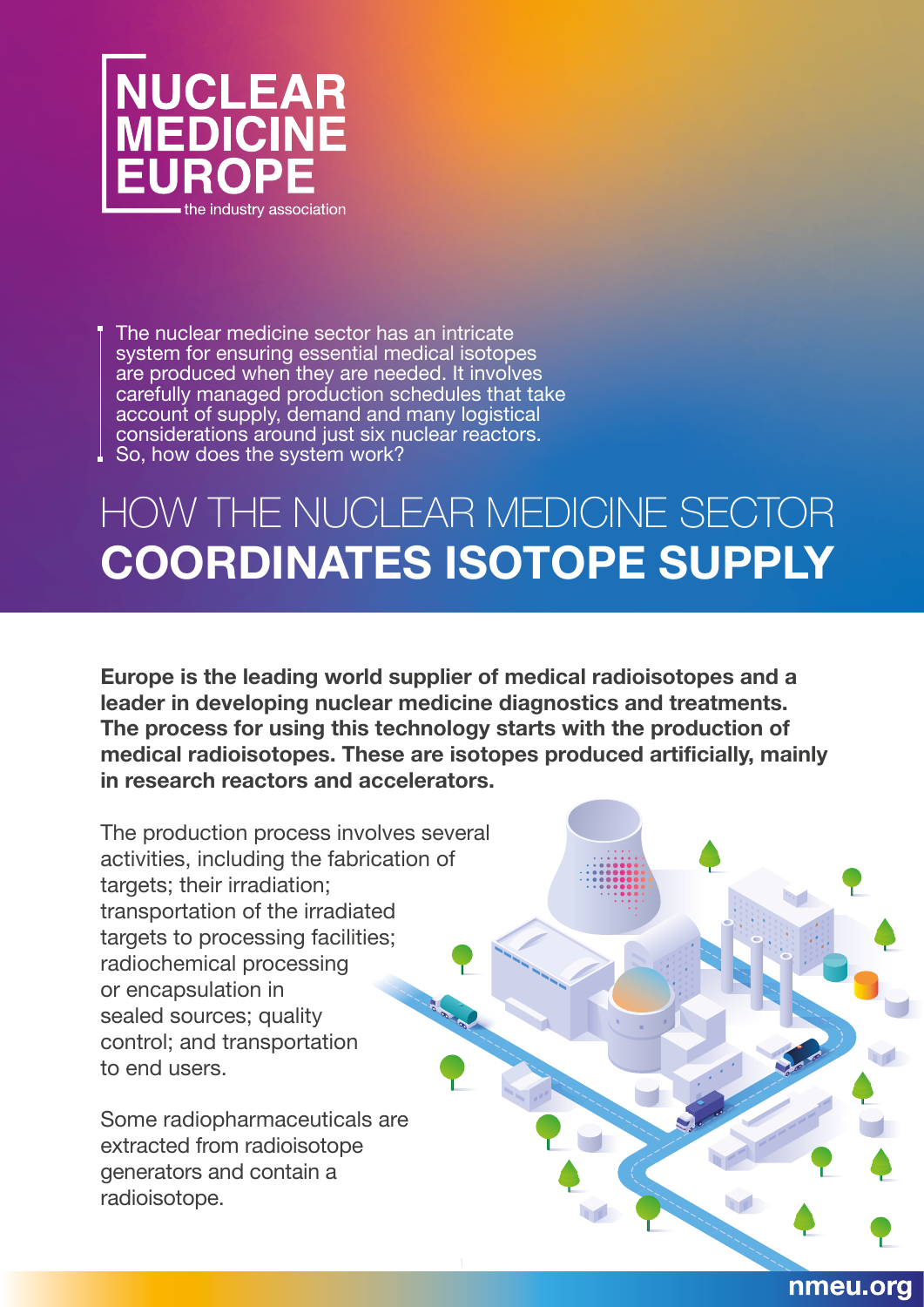Some **85 per cent** of all diagnostic medical scans worldwide rely on the availability of the radioisotope **Molybdenum-99 (99Mo)** and its daughter product, **Technetium-99m (99mTc)**, to produce around 17 million diagnostic procedures a year globally. **Lutetium-177 (177Lu)** and **Iodine-131 (131I)** are used in therapeutic treatments (131I has been used for over 50 years, mainly for thyroid cancer).

The production of radioisotopes needs to be managed carefully, with separate sequences for each stage. It starts with the cyclotron or reactor, followed by the nuclear reaction or radioisotope production.

99Mo is only produced in six research reactors: four in Europe, while the other two are in South Africa and Australia. The product is then shipped from the reactor to the production facility where it is turned into a radiochemical grade product or an active pharmaceutical ingredient (API). The final stage is when it is a radiopharmaceutical product.

## **However, the six reactors do not operate on a non-stop basis**.

Production cycles may be interrupted because of refuelling, maintenance, security checks, repairs, updates and upgrades. To ensure that enough radioisotopes are produced at all times, there is an informal arrangement that **at least three reactors must produce simultaneously**.



Since the different production stages are intricately linked, **the schedules must be adapted dynamically** every time there is an interruption due to an unexpected stoppage.

**This is where NMEU comes in**.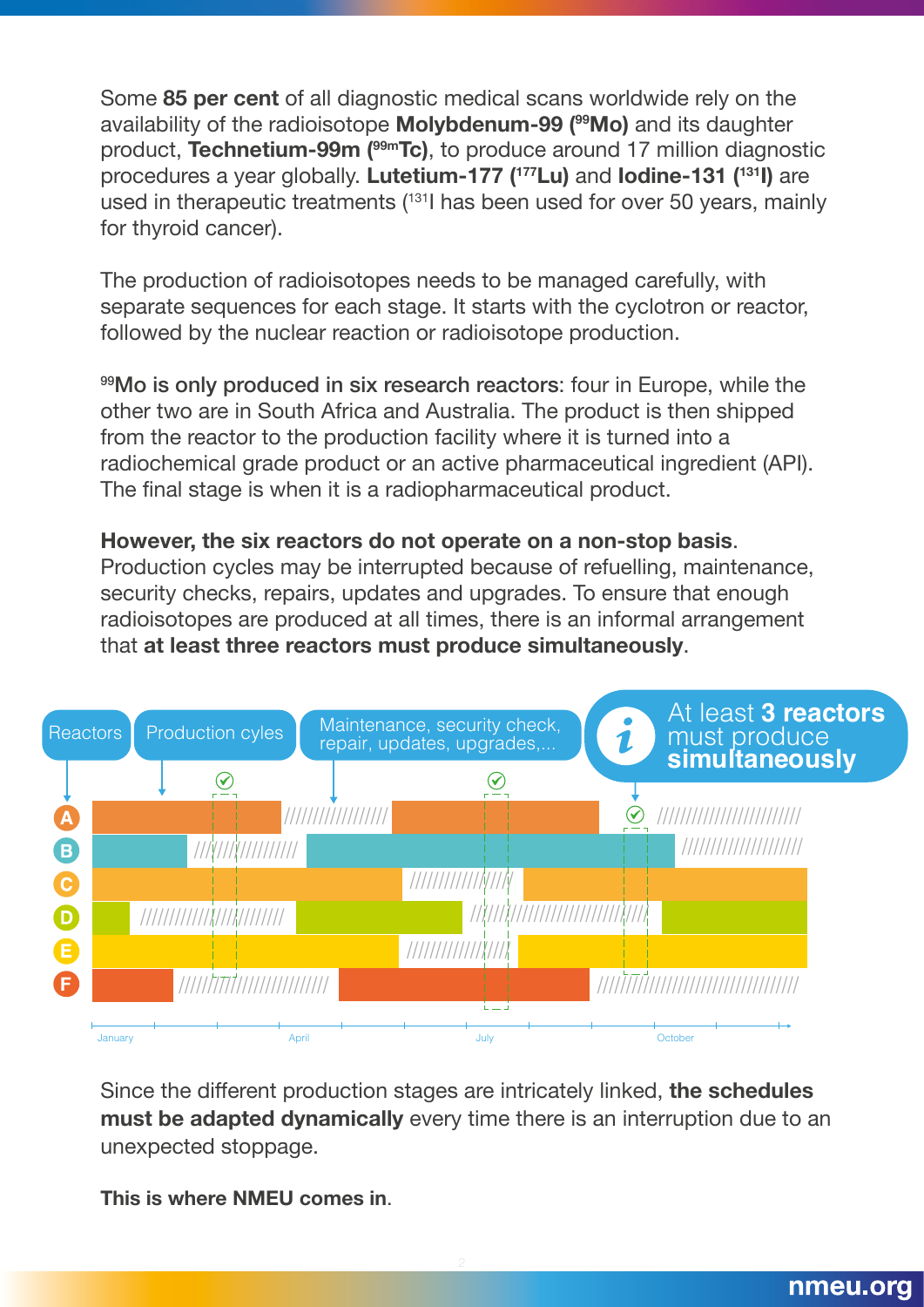With members and associates that include virtually all the major medical isotope producing reactors and production facilities, we have an overview of the different schedules, and can liaise between facilities to ensure that at least three reactors are operating at any time. When there is an issue, **NMEU's Emergency Response Team** gets on the phone: they realign schedules where feasible to ensure full capacity of production, so slack in one area can be met elsewhere.



## **This process requires planning and foresight.**

There is a lag time – often up to a week - between when a reactor returns to operation and when the isotope targets have been exposed to neutrons in the reactor for a sufficient period to produce the desired isotopes. These targets must be removed from the reactor, cooled, transported, and then processed in separate isotope production facilities. Only then, can the targets be transported to radiopharmaceutical product manufacturers who produce the final products which are then shipped to medical institutions for administration in patients.

Sometimes, new arrangements must be made at short notice. That was the case at the start of the Covid-19 pandemic in early 2020. **It was also the case in January 2022**, when there was a risk of shortages of Molybdenum-99 (99Mo) and lodine-131 (131): a water leak was identified in the High Flux Reactor (HFR) reactor in Petten, Netherlands which prevented the start of the regular irradiation cycle leading to a shortage of several medical isotopes.

However, they could be partially offset by the quick restart of Poland's research reactor, Maria, and an earlier than planned restart of the BR2 research reactor at the Belgian Nuclear Research Centre in Mol. In addition, other reactors have stepped up medical isotope production. The result was that supply was able to continue with only a limited disruption.